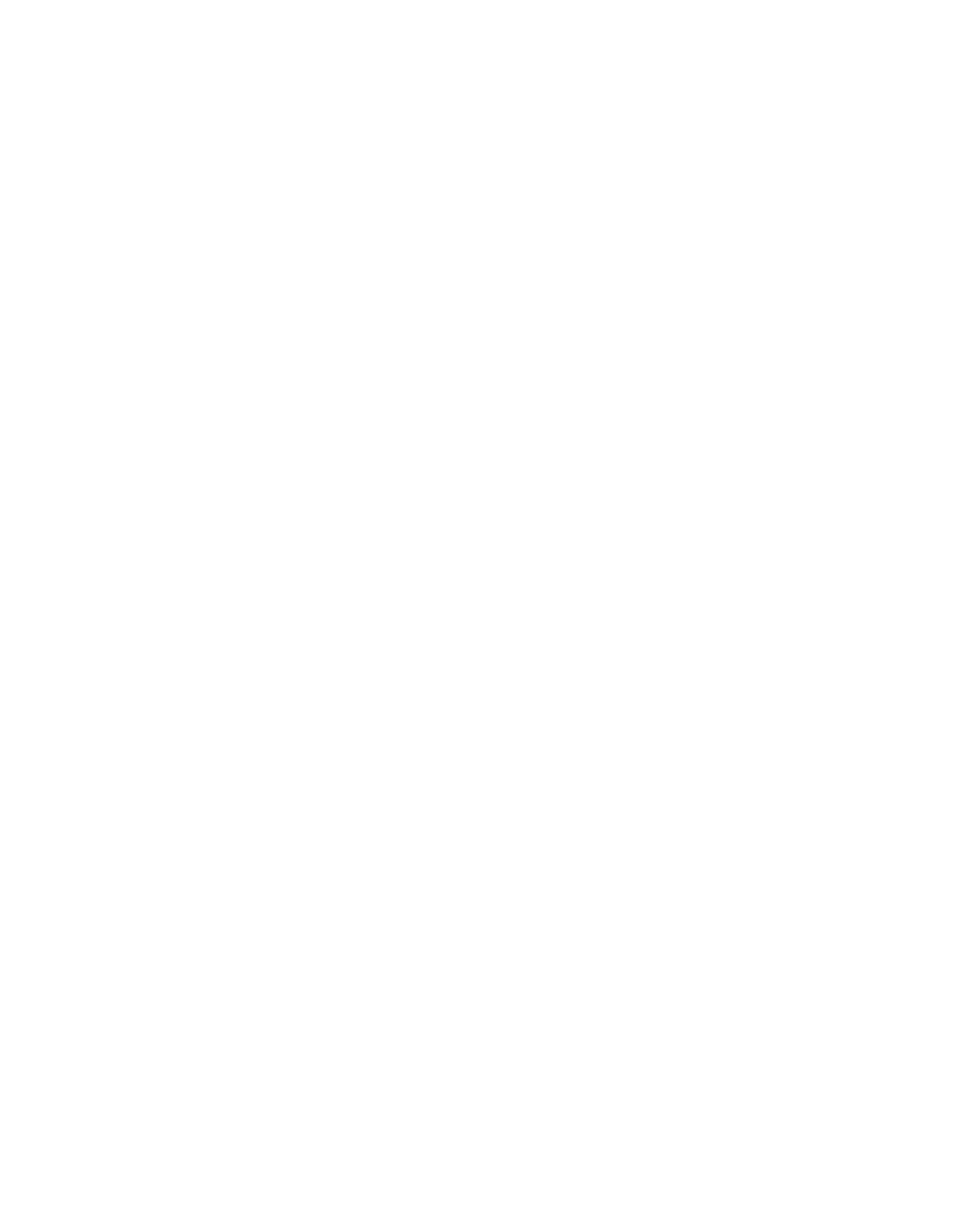### **UNCONTESTED LOCAL THIRD READING BILL**

**S. 515--Senators Stephens and Hutto: A BILL TO AMEND SECTION 3(B)(5) OF ACT 280 OF 2018, RELATING TO THE ORANGEBURG COUNTY SCHOOL DISTRICT BOARD OF TRUSTEES' DUTY TO ADOPT ATTENDANCE ZONES, TO PROVIDE THAT THE BOARD'S DUTY TO ADOPT ATTENDANCE ZONES AND RELATED PROVISIONS SHALL NOT APPLY IF THE BOARD DETERMINES THAT A BUILDING OR STRUCTURE IS AN IMMINENT THREAT TO THE HEALTH OR SAFETY OF STUDENTS OR STAFF, THE NEEDED UPGRADES AND REPAIRS TO MAINTAIN A BUILDING OR STRUCTURE ARE ECONOMICALLY UNFEASIBLE, OR A BUILDING OR STRUCTURE IS UNDERUTILIZED AND THE USE OF ANOTHER BUILDING OR STRUCTURE IS FEASIBLE.** (Without reference--February 03, 2021)

(Read the second time--February 09, 2021)

### **UNCONTESTED LOCAL SECOND READING BILLS**

**S. 446--Senator Malloy: A BILL TO AMEND ACT 259 OF 1961, AS AMENDED, RELATING TO THE HARTSVILLE COMMUNITY CENTER BUILDING COMMISSION, TO INCREASE THE COMMISSION'S MEMBERSHIP FROM THREE TO FIVE MEMBERS.**

(Without reference--January 12, 2021)

**S. 447--Senator Malloy: A BILL TO PROVIDE THAT EACH MEMBER OF THE LEE COUNTY TRANSPORTATION COMMITTEE SHALL BE ALLOWED AND PAID ONE HUNDRED DOLLARS FROM LEE COUNTY "C" FUND REVENUES FOR EACH MEETING AT WHICH HE IS IN ATTENDANCE, TO PROVIDE THAT THE MEMBERS OF THE LEE COUNTY TRANSPORTATION COMMITTEE** 

 $[SC]$  1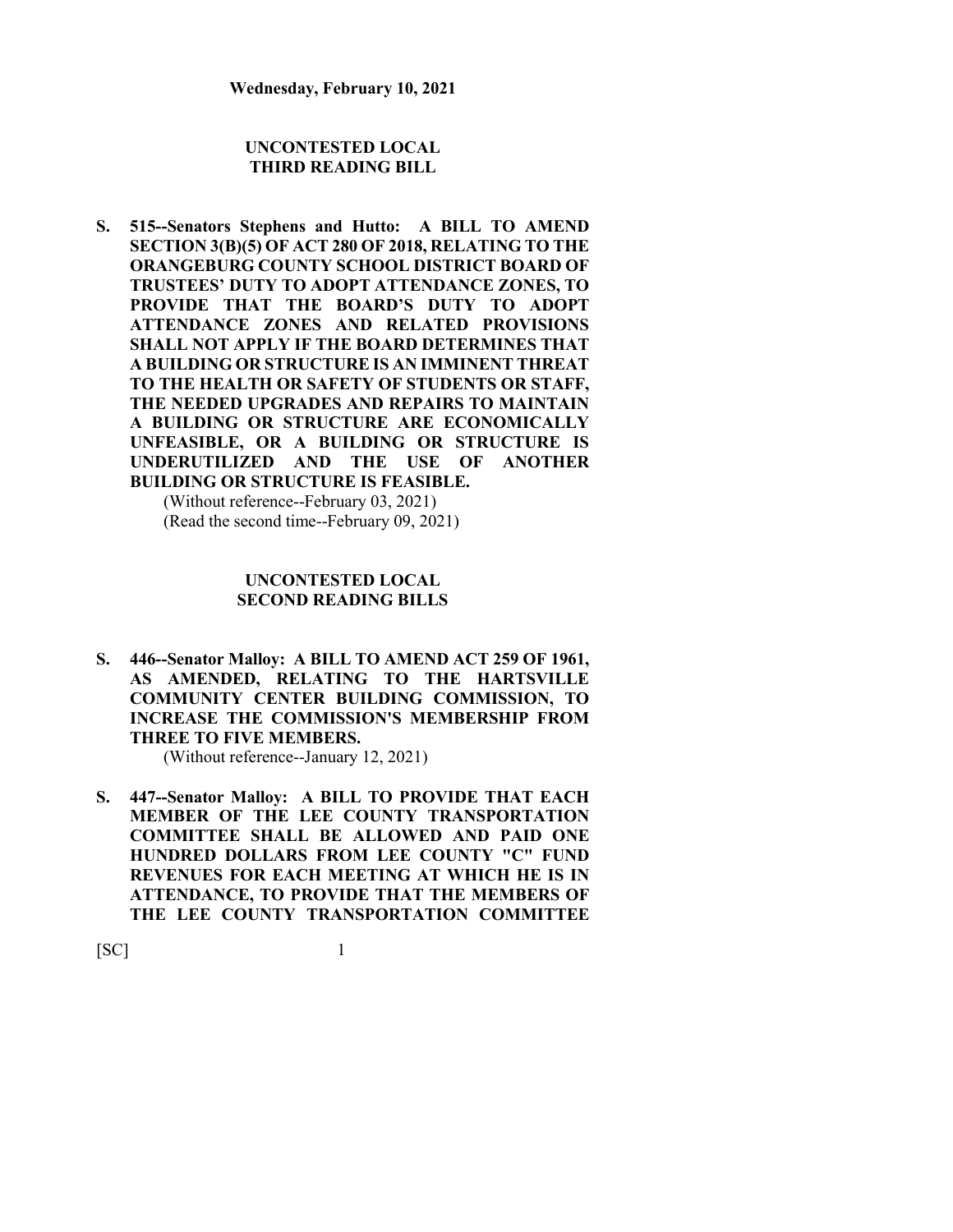**SHALL RECEIVE PAYMENTS UPON THE ISSUANCE OF APPROVED VOUCHERS BY THE COMMITTEE'S CHAIRMAN, EXCEPT THAT THE CHAIRMAN MAY NOT APPROVE VOUCHERS FOR MORE THAN FIFTEEN MEETINGS PER FISCAL YEAR FOR EACH MEMBER OF THE COMMITTEE, AND TO PROVIDE THAT THE CHAIRMAN OF THE LEE COUNTY LEGISLATIVE DELEGATION SHALL BE AN EX-OFFICIO, NONVOTING MEMBER OF THE LEE COUNTY TRANSPORTATION COMMITTEE.**

(Without reference--January 12, 2021)

**S. 448--Senator Fanning: A BILL TO AMEND ACT 379 OF 1959, AS AMENDED, RELATING TO THE CHESTER METROPOLITAN DISTRICT, SO AS TO ADD FOUR MEMBERS TO THE CHESTER COUNTY BOARD OF DIRECTORS APPOINTED BY THE CHESTER COUNTY LEGISLATIVE DELEGATION.**

(Without reference--January 12, 2021)

**H. 3584--Reps. Sandifer and Whitmire: A BILL TO AMEND ACT 1041 OF 1970, AS AMENDED, RELATING TO THE ASSESSMENT OF TAXES IN OCONEE COUNTY, SO AS TO REVISE THE MEMBERSHIP AND COMPOSITION OF THE OCONEE COUNTY BOARD OF ASSESSMENT APPEALS.**

(Without reference--February 03, 2021)

**H. 3740--Rep. McGarry: A BILL TO AMEND ACT 126 OF 1959, AS AMENDED, RELATING TO THE LANCASTER COUNTY COMMISSION FOR HIGHER EDUCATION, SO AS TO PROVIDE FOR THE COMMISSION'S RECEIPT AND ADMINISTRATION OF LANCASTER COUNTY MILLAGE-DERIVED FUNDS, TO PROVIDE THAT THE DEAN OF THE UNIVERSITY OF SOUTH CAROLINA LANCASTER MUST BE AN EX OFFICIO MEMBER OF THE COMMISSION, TO CLARIFY THE COMMISSION'S ROLE RELATING TO THE OFFERING OF POST-SECONDARY COURSES; TO REMOVE CERTAIN ARCHAIC LANGUAGE, AND TO REQUIRE THE COMMISSION TO SUBMIT AN ANNUAL REPORT TO LANCASTER COUNTY COUNCIL.**

(Without reference--February 03, 2021)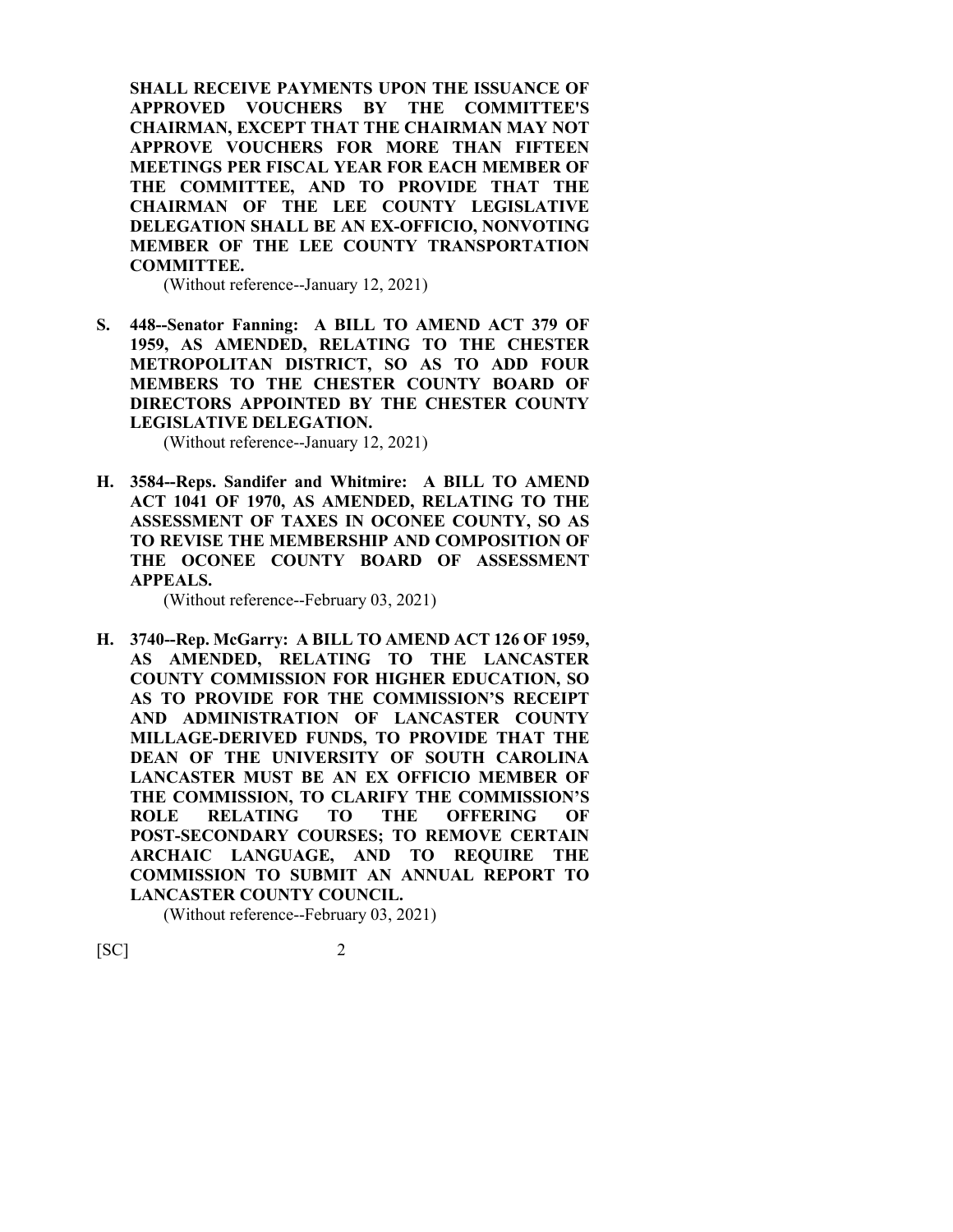**S. 526--Senators Hutto and Matthews: A BILL TO AMEND ACT 174 OF 1999, RELATING TO THE ALLENDALE COUNTY BOARD OF EDUCATION, SO AS TO CHANGE THE DEADLINE FOR FILING A NOTICE OF CANDIDACY, TO REQUIRE CANDIDATES SEEKING ELECTION TO SUBMIT A STATEMENT OF CANDIDACY RATHER THAN SIGNED PETITIONS, AND TO MAKE CONFORMING CHANGES.**

(Without reference--February 04, 2021)

**MOTION PERIOD**

#### **INTERRUPTED DEBATE**

(Debate was interrupted by adjournment on Thursday, February 4, 2021 with Senator Hembree retaining the floor)

**S. 201--Senator Hembree: A BILL TO AMEND CHAPTER 18, TITLE 59 OF THE 1976 CODE, RELATING TO THE EDUCATION ACCOUNTABILITY ACT, BY ADDING ARTICLE 16, TO PROVIDE REVISED ACCOUNTABILITY MEASURES FOR PUBLIC SCHOOLS AND PUBLIC SCHOOL DISTRICTS; AND TO REPEAL ARTICLE 15, CHAPTER 18, TITLE 59 OF THE 1976 CODE, RELATING** 

 $[SC]$  3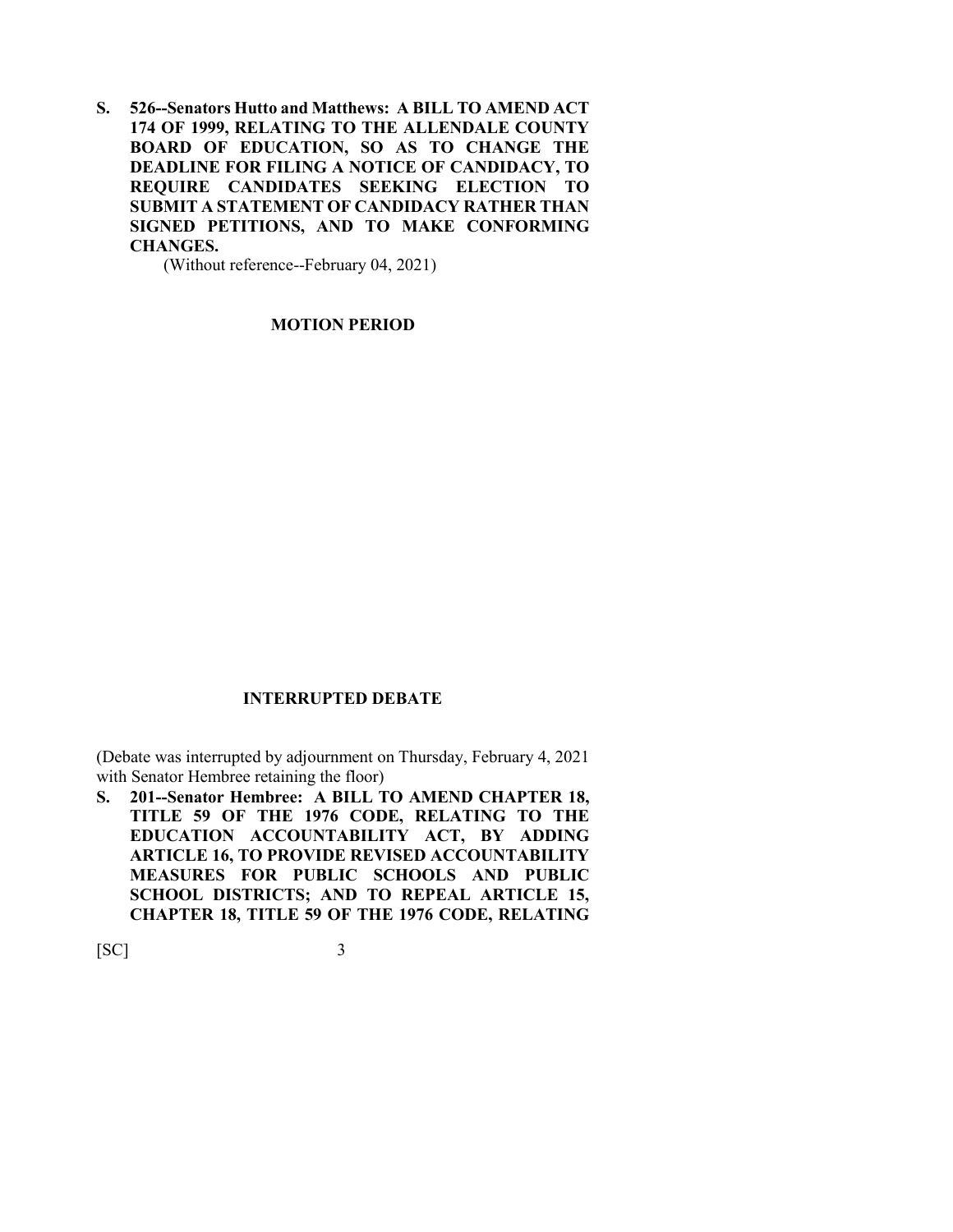## **TO INTERVENTION AND ASSISTANCE UNDER THE EDUCATION ACCOUNTABILITY ACT.**

(Read the first time--January 12) (Reported by Committee on Education--January 28, 2021) (Favorable)

#### **STATEWIDE THIRD READING BILLS**

## **H. 3707--Ways and Means Committee: A JOINT RESOLUTION TO MAKE APPROPRIATIONS FOR THE STATE'S PUBLIC HEALTH RESPONSE TO THE COVID-19 VIRUS, INCLUDING VACCINATIONS.**

(Read the first time--January 28, 2021) (Reported by Committee on Finance--February 03, 2021) (Favorable with amendments) (Read the second time--February 04, 2021) (Committee Amendment Adopted--February 09, 2021) (Amended--February 09, 2021)

**S. 131--Senator Massey: A BILL TO AMEND SECTION 10-11- 310 OF THE 1976 CODE, RELATING TO THE DEFINITION OF "CAPITOL GROUNDS", TO DEFINE "CAPITOL GROUNDS" AS THAT AREA INWARD FROM THE VEHICULAR TRAVELED SURFACES OF GERVAIS, SUMTER, PENDLETON, AND ASSEMBLY STREETS IN THE CITY OF COLUMBIA; TO AMEND SECTION 10-11- 330 OF THE 1976 CODE, RELATING TO UNAUTHORIZED ENTRY INTO A CAPITOL BUILDING AND RELATED PROVISIONS, TO PROVIDE THAT CERTAIN ACTS ARE UNLAWFUL IN ANY BUILDING ON THE CAPITOL GROUNDS; TO AMEND SECTION 10-1-30 OF THE 1976 CODE, RELATING TO THE USE OF AREAS OF THE STATE HOUSE, TO PROVIDE THAT ACCESS TO THE STATE HOUSE MAY NOT BE RESTRICTED OR PROHIBITED, AND TO PROVIDE EXCEPTIONS; AND TO AMEND SECTION 2-3-100 OF THE 1976 CODE, RELATING TO THE DUTIES OF THE SERGEANTS AT ARMS, TO PROVIDE FOR THE POWERS OF THE SERGEANT AT ARMS OF THE SENATE AND THE HOUSE OF**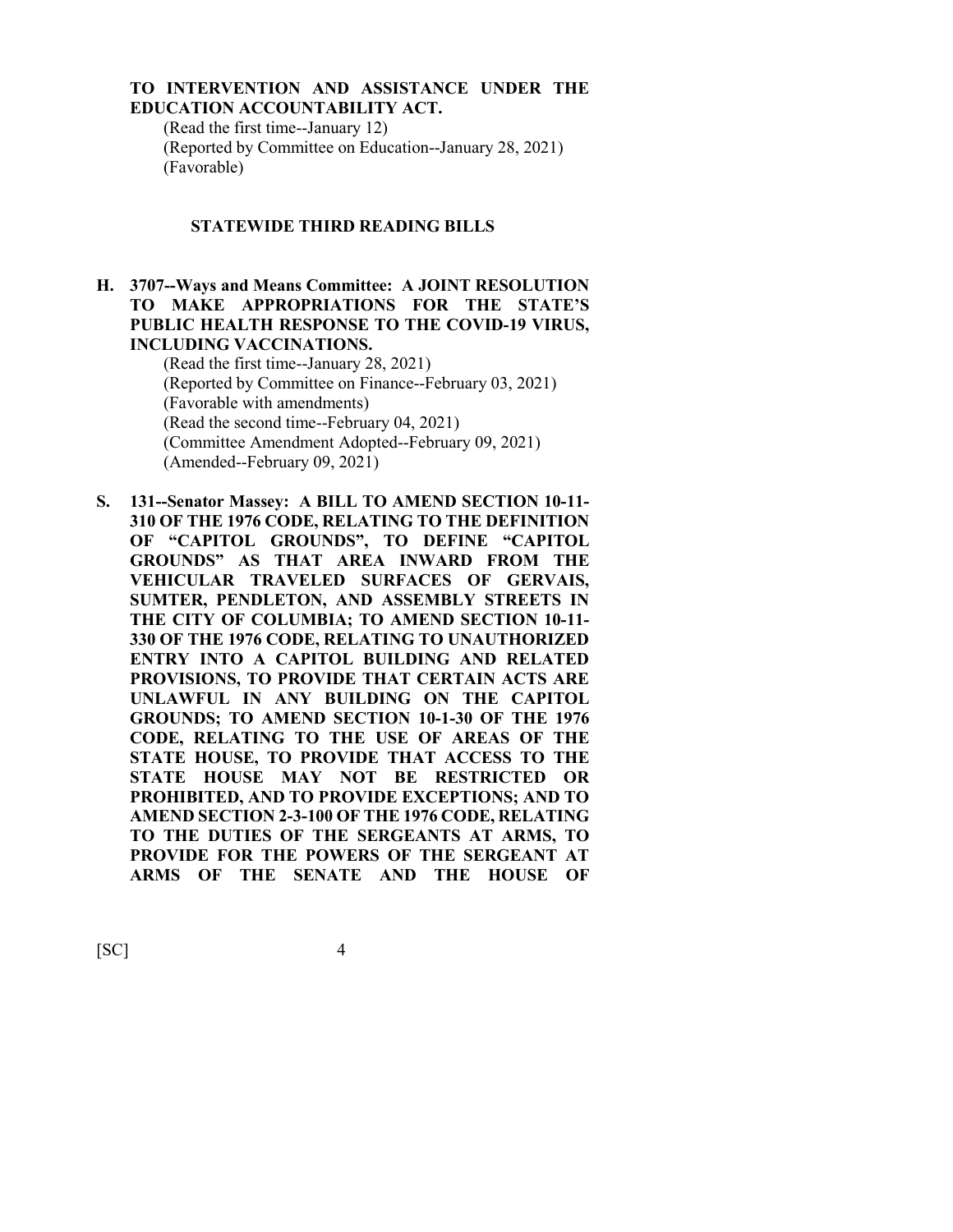### **REPRESENTATIVES, AND TO PROVIDE FOR THE EMPLOYMENT OF THEIR DEPUTIES.**

(Read the first time--January 12, 2021) (Reported by Committee on Finance--February 03, 2021) (Favorable) (Read the second time--February 09, 2021) (Ayes 43, Nays 0--February 09, 2021)

**S. 242--Senators Young and Campsen: A BILL TO AMEND CHAPTER 3, TITLE 56 OF THE 1976 CODE, RELATING TO MOTOR VEHICLE REGISTRATION AND LICENSING, BY ADDING ARTICLE 147, TO PROVIDE THAT THE DEPARTMENT OF MOTOR VEHICLES MAY ISSUE "DRIVERS FOR A CURE" SPECIAL LICENSE PLATES.**

(Read the first time--January 12, 2021) (Reported by Committee on Transportation--February 03, 2021) (Favorable) (Read the second time--February 09, 2021) (Ayes 43, Nays 0--February 09, 2021)

**S. 271--Senators Talley, Turner, Rice, Adams, Verdin, Setzler, M. Johnson, Kimbrell, McElveen, Climer, Garrett and Campsen: A BILL TO EXTEND THE PROVISIONS OF THE SOUTH CAROLINA ABANDONED BUILDINGS REVITALIZATION ACT, AS CONTAINED IN CHAPTER 67, TITLE 12 OF THE 1976 CODE, UNTIL DECEMBER 31, 2025.**

(Read the first time--January 12, 2021) (Reported by Committee on Finance--February 03, 2021) (Favorable with amendments) (Committee Amendment Adopted--February 09, 2021) (Read the second time--February 09, 2021) (Ayes 42, Nays 1--February 09, 2021)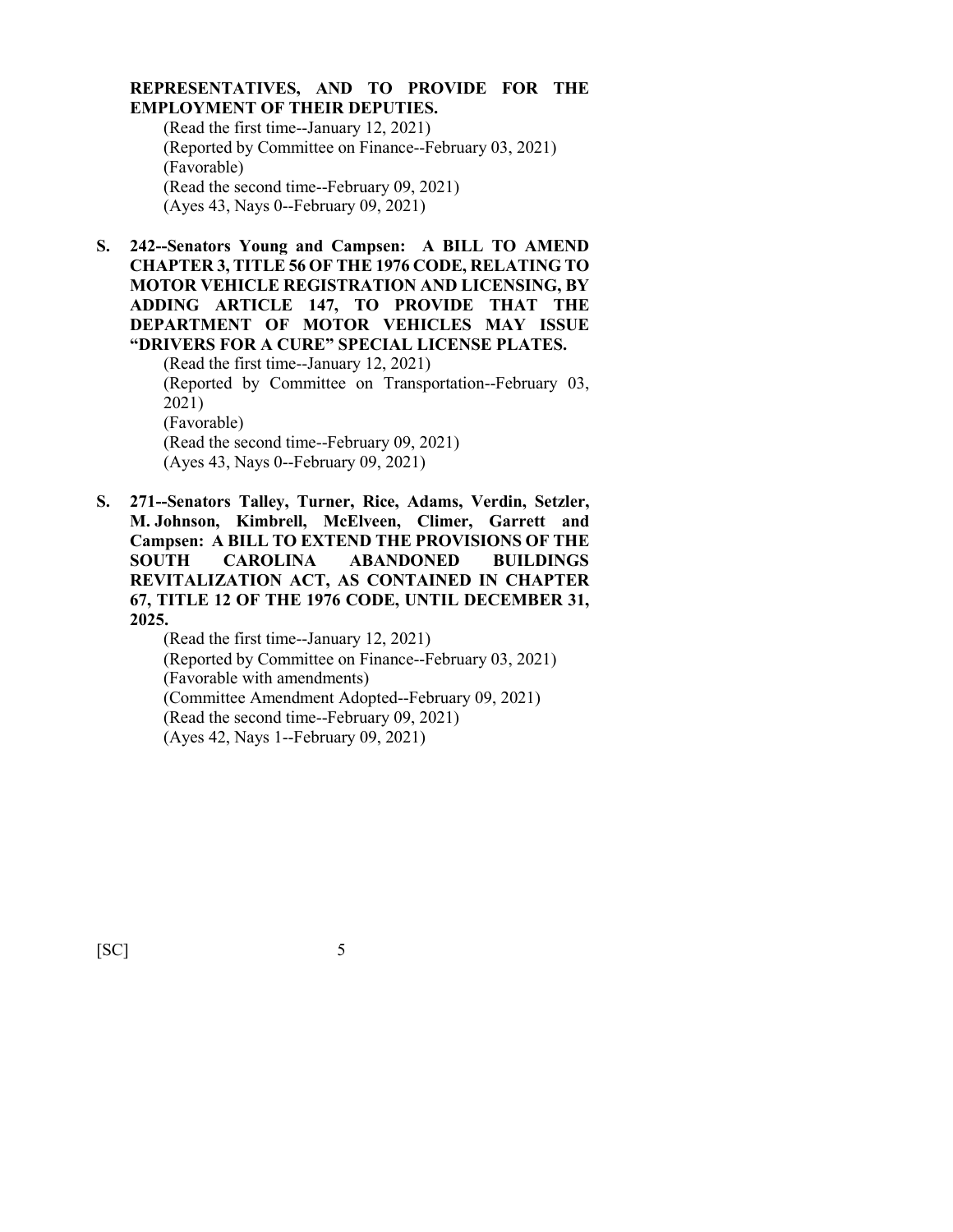**S. 200--Senators Hembree, Martin, Kimbrell and Shealy: A BILL TO AMEND SECTION 24-3-530 OF THE 1976 CODE, RELATING TO DEATH BY ELECTROCUTION OR LETHAL INJECTION, TO PROVIDE THAT A PERSON SENTENCED TO DEATH MAY ELECT FOR ELECTROCUTION OR LETHAL INJECTION IF LETHAL INJECTION IS AVAILABLE AT THE TIME OF ELECTION, TO PROVIDE THAT AN ELECTION EXPIRES AND MUST BE RENEWED IN WRITING IF THE CONVICTED PERSON RECEIVES A STAY OF EXECUTION OR THE EXECUTION DATE HAS PASSED, TO PROVIDE THAT A PENALTY MUST BE ADMINISTERED BY ELECTROCUTION FOR A PERSON WHO WAIVES HIS RIGHT OF ELECTION, TO PROVIDE THAT THE DEPARTMENT OF CORRECTIONS DIRECTOR SHALL DETERMINE AND CERTIFY TO THE SUPREME COURT WHETHER THE METHOD SELECTED IS AVAILABLE, TO PROVIDE THAT A CONVICTED PERSON'S SIGNATURE MUST BE WITNESSED, AND TO PROVIDE THAT THE MANNER OF INFLICTING A DEATH SENTENCE MUST BE ELECTROCUTION REGARDLESS OF THE METHOD ELECTED BY THE PERSON IF EXECUTION BY LETHAL INJECTION IS UNAVAILABLE OR IS HELD TO BE UNCONSTITUTIONAL BY AN APPELLATE COURT OF COMPETENT JURISDICTION.**

(Read the first time--January 12, 2021) (Polled by Committee on Corrections and Penology--February 02, 2021) (Favorable) (Contested by Senators Matthews and Allen)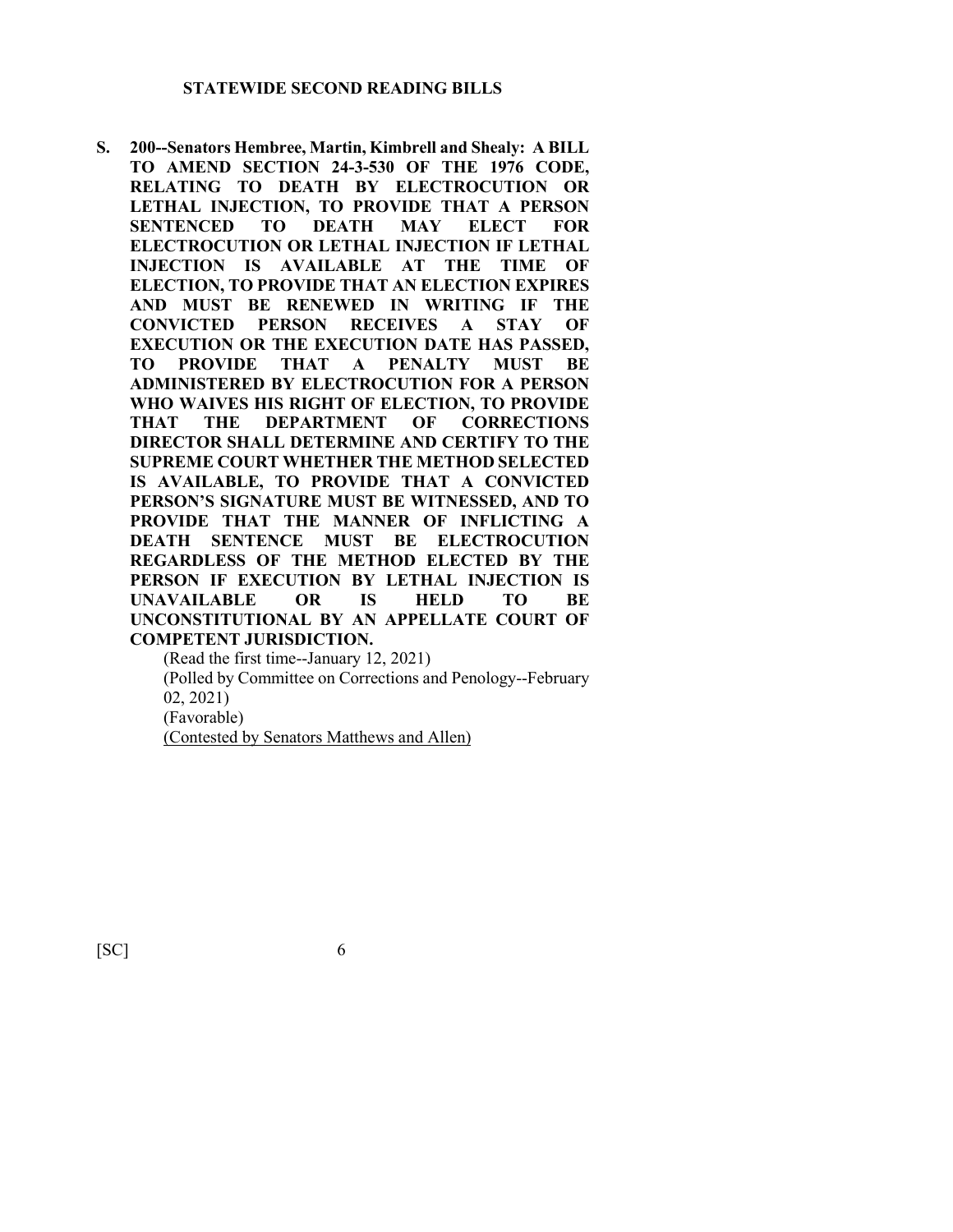**S. 378--Senators Cash and Senn: A BILL TO AMEND SECTION 47-3-630 OF THE 1976 CODE, RELATING TO PENALTIES FOR TEASING, MALTREATING, AND INJURING POLICE DOGS AND HORSES, TO PROVIDE FOR PENALTIES, RESTITUTION, AND COMMUNITY SERVICE.**

> (Read the first time--January 12, 2021) (Reported by Committee on Agriculture and Natural Resources--February 02, 2021) (Favorable with amendments) (Committee Amendment Tabled--February 09, 2021)

**S. 40--Senator Grooms: A BILL TO AMEND SECTION 5-29-30 OF THE 1976 CODE, RELATING TO THE RIGHT OF MUNICIPALITIES TO ESTABLISH ON-STREET PARKING FACILITIES, TO PROVIDE THAT MUNICIPALITIES MAY NOT ESTABLISH OR ALTER PARKING FACILITIES ON ANY STATE HIGHWAY FACILITY WITHOUT THE PRIOR APPROVAL OF THE DEPARTMENT OF TRANSPORTATION; TO AMEND SECTION 57-5-840 OF THE 1976 CODE, RELATING TO ALTERATIONS BY A MUNICIPALITY OF STATE HIGHWAY FACILITIES, TO PROVIDE THAT RESTRICTIONS ON THE USE OF STATE HIGHWAY FACILITIES BY A MUNICIPALITY ARE SUBJECT TO PRIOR APPROVAL BY THE DEPARTMENT OF TRANSPORTATION; TO AMEND ARTICLE 5, CHAPTER 5, TITLE 57 OF THE 1976 CODE, RELATING TO CONSTRUCTION OF THE STATE HIGHWAY SYSTEM, BY ADDING SECTION 57-5-845, TO PROVIDE THAT PARKING ON STATE HIGHWAY FACILITIES LOCATED ON BARRIER ISLANDS IS FREE AND ANY RESTRICTIONS MAY ONLY BE MADE BY THE DEPARTMENT OF TRANSPORTATION TO AMEND SECTION 57-7-210 OF THE 1976 CODE, RELATING TO OBSTRUCTIONS IN HIGHWAYS, TO PROVIDE THAT THE FINE FOR VIOLATIONS IS CALCULATED ON A PER-DAY BASIS; TO AMEND SECTION 57-7-220 OF THE 1976 CODE, RELATING TO THE REMOVAL OF OBSTRUCTIONS IN HIGHWAYS, TO PROVIDE THAT OBSTRUCTIONS ON ANY PORTION OF A PUBLIC HIGHWAY MUST BE REMOVED AS SOON AS POSSIBLE BY THE GOVERNMENTAL ENTITY RESPONSIBLE FOR**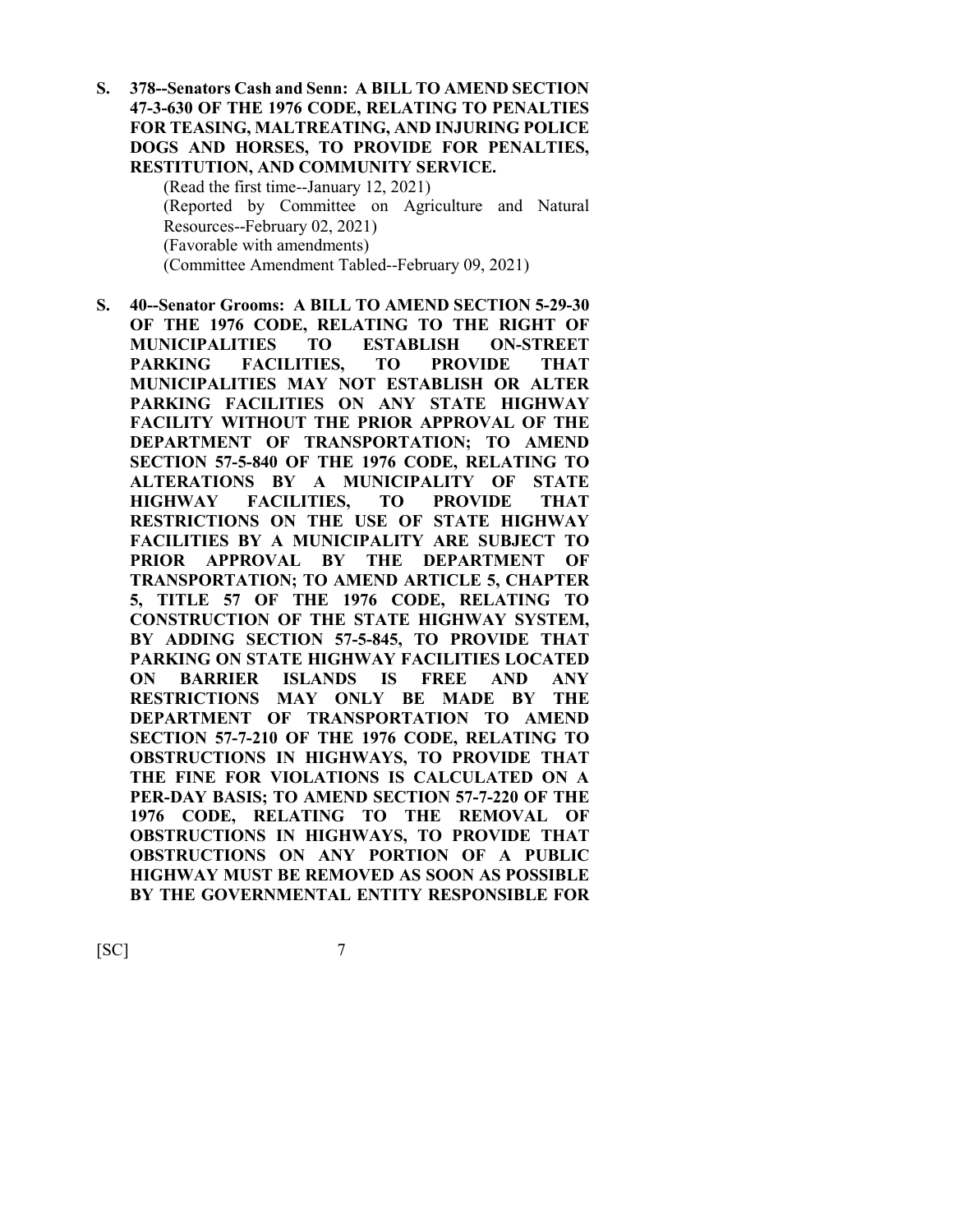## **MAINTAINING THE HIGHWAY; AND TO DEFINE NECESSARY TERMS.**

(Read the first time--January 12, 2021) (Reported by Committee on Transportation--February 03, 2021) (Favorable) (Contested by Senators Bennett and Hutto)

**S. 491--Senator Leatherman: A JOINT RESOLUTION AUTHORIZING THE ISSUANCE OF NOT EXCEEDING FIVE HUNDRED FIFTY MILLION (\$550,000,000) AGGREGATE PRINCIPAL AMOUNT OF GENERAL OBLIGATION STATE ECONOMIC DEVELOPMENT BONDS AND SUPPLEMENTING THE PROVISIONS OF CHAPTER 41, TITLE 11 FOR THE LIMITED PURPOSE OF DEFRAYING THE COST OF INTERMODAL CONTAINER TRANSFER INFRASTRUCTURE, WATERBORNE CARGO INFRASTRUCTURE, AND RELATED INFRASTRUCTURE IN SUPPORT THEREOF, AT OR IN THE VICINITY OF THE PORT OF CHARLESTON; TO ALLOCATE SUFFICIENT TAX REVENUES TO PROVIDE FOR THE PAYMENT OF PRINCIPAL AND INTEREST ON THE BONDS; TO PRESCRIBE REQUIREMENTS FOR NOTIFICATION, REVIEW, AND APPROVAL OF BOND ISSUANCE; TO PROVIDE FOR A PROCESS TO DEMONSTRATE COMPLIANCE WITH THE CONSTITUTIONAL LIMITATION ON DEBT SERVICE; AND TO MAKE OTHER PROVISIONS RELATED TO THE BONDS.**

> (Read the first time--January 27, 2021) (Reported by Committee on Finance--February 03, 2021) (Favorable with amendments) (Contested by Senators Setzler and Kimpson)

**S. 510--Senators Grooms, Verdin, Davis, Adams, Bennett, Campsen, Climer, Corbin, Cromer, Gambrell, Hembree, Hutto, K. Johnson, Kimbrell, Loftis, Massey, McElveen, Peeler, Senn, Shealy, Talley, Turner, Williams, Young, Alexander, Goldfinch, Harpootlian, Jackson, M. Johnson, Kimpson, Matthews, Rice, Sabb, Setzler, Stephens, Rankin and Scott: A BILL TO AMEND SECTION 56-15-10 OF THE 1976 CODE, RELATING TO DEFINITIONS FOR THE REGULATION OF MOTOR VEHICLE MANUFACTURERS,**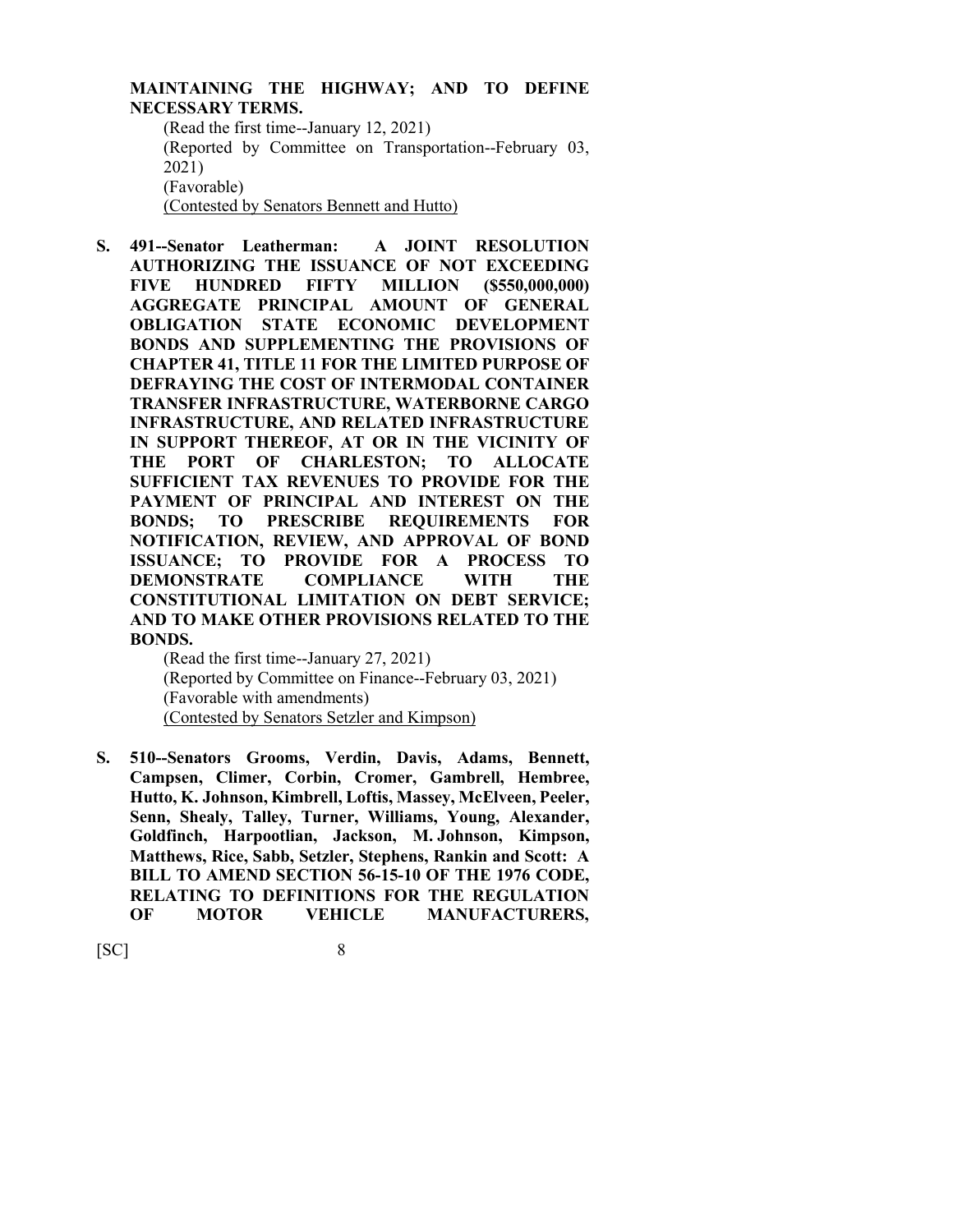**DISTRIBUTORS, AND DEALERS, TO AMEND AND ADD DEFINITIONS, TO AMEND ARTICLE 1, CHAPTER 15, TITLE 56 OF THE 1976 CODE BY ADDING SECTION 56-15-35, TO PROVIDE FOR HOW A FRANCHISOR, MANUFACTURER, DISTRIBUTOR, OR A THIRD PARTY AFFILIATE MUST HANDLE CONSUMER DATA; TO AMEND SECTION 56-15-40 OF THE 1976 CODE, RELATING TO SPECIFIC ACTS DEEMED UNFAIR METHODS OF COMPETITION AND UNFAIR OR DECEPTIVE ACTS OR PRACTICES, TO AMEND A VIOLATION FOR TAKING ANY ADVERSE ACTION AGAINST A DEALER FOR OFFERING OR DECLINING TO OFFER PROMOTIONS, SERVICE CONTRACTS, DEBT CANCELLATION AGREEMENTS, MAINTENANCE AGREEMENTS, OR OTHER SIMILAR PRODUCTS; AND TO ADD AND PROVIDE FOR ADDITIONAL VIOLATIONS; TO AMEND SECTION 56-15-45(A)(3) AND (D) OF THE 1976 CODE, RELATING TO OWNERSHIP, OPERATION OR CONTROL OF COMPETING DEALERSHIPS BY MANUFACTURER OR FRANCHISOR, TO PROVIDE FOR A DATE CHANGE, TO DELETE QUALIFICATIONS FOR AN EXEMPTION, AND TO ADD THAT A MANUFACTURER MAY NOT LEASE OF ENTER INTO A SUBSCRIPTION AGREEMENT EXCEPT TO A NEW DEALER HOLDING A FRANCHISE IN THE LINE MAKE THAT INCLUDES THE VEHICLE; TO AMEND SECTION 56-15-46 OF THE 1976 CODE, RELATING TO THE NOTICE OF INTENT TO ESTABLISH OR RELOCATE COMPETING DEALERSHIP, TO AMEND THE RADIUS AND ADD A TIME REQUIREMENT FOR NOTICE; TO AMEND SECTION 56-15-50 OF THE 1976 CODE, RELATING TO THE REQUIREMENT THAT MANUFACTURERS MUST SPECIFY DELIVERY AND PREPARATION OBLIGATIONS OF DEALERS, FILING OF COPY OF OBLIGATIONS, AND SCHEDULE OF COMPENSATION, TO ADD A PROVISION FOR INDEMNIFICATION; TO AMEND SECTION 56-15-60 OF THE 1976 CODE, RELATING TO THE FULFILLMENT OF WARRANTY AGREEMENTS AND A DEALERS' CLAIMS FOR COMPENSATION, TO PROVIDE THAT IT IS UNLAWFUL FOR A NEW MOTOR VEHICLE MANUFACTURER TO RECOVER ANY PORTION OF ITS COSTS FOR COMPENSATING DEALERS FOR RECALLS** 

 $[SC]$  9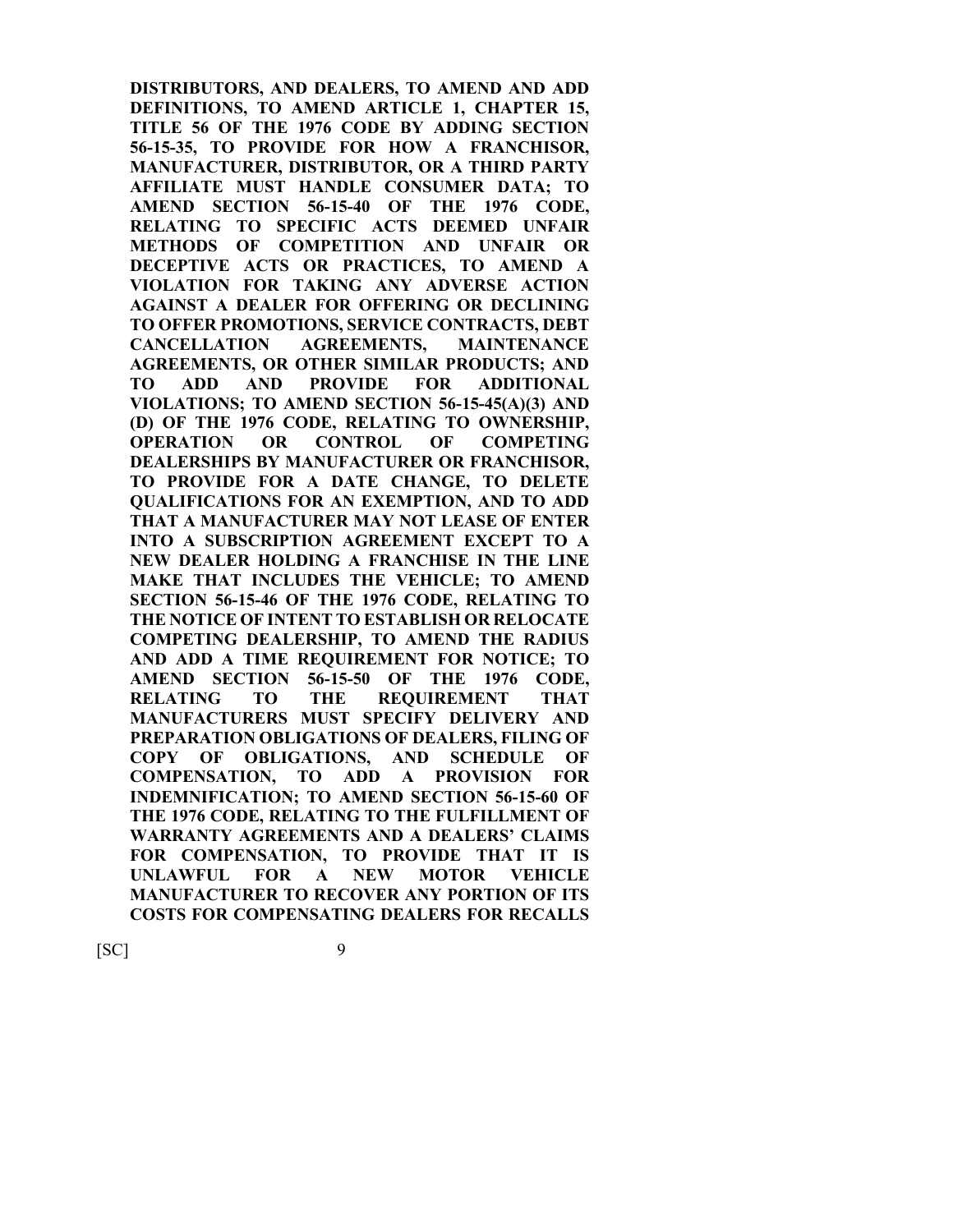**OR WARRANTY PARTS AND SERVICE, EITHER BY REDUCTION IN THE AMOUNT DUE TO THE DEALER, OR BY SEPARATE CHARGE, SURCHARGE, OR OTHER IMPOSITION, TO PROVIDE FOR COMPENSATION AND A COMPENSATION SCHEDULE, TO PROVIDE EXCLUSIONS, TO PROHIBIT A MANUFACTURER FROM TAKING CERTAIN ADVERSE ACTION AGAINST A DEALER TO SEEKING TO OBTAIN COMPENSATION, TO PROVIDE FOR A PROTEST PROCEDURE, TO PROVIDE FOR CLAIMS AND VIOLATIONS, TO PROVIDE FOR AUDITS, AND TO PROVIDE FOR USED MOTOR VEHICLES; TO AMEND SECTION 56-15-65 OF THE 1976 CODE, RELATING TO REQUIREMENTS FOR A CHANGE OF LOCATION OR ALTERATION OF A DEALERSHIP, TO PROVIDE ADDITIONAL VIOLATIONS; TO AMEND SECTION 56-15-70 OF THE 1976 CODE, RELATING TO CERTAIN UNREASONABLE RESTRICTIONS ON DEALERS OR FRANCHISEES THAT ARE UNLAWFUL, TO ADD RELOCATION; TO AMEND SECTION 56-15-75 OF THE 1976 CODE, RELATING TO REQUIREMENTS THAT THE DEALER REFRAIN FROM ACQUIRING ANOTHER LINE OF NEW MOTOR VEHICLES, TO DELETE THE EVIDENTIARY STANDARD; TO AMEND SECTION 56-15-90 OF THE 1976 CODE, RELATING TO THE FAILURE TO RENEW, TERMINATION OR RESTRICTION OF TRANSFER OF FRANCHISE AND DETERMINING REASONABLE COMPENSATION FOR THE VALUE OF A DEALERSHIP FRANCHISE, TO EXPAND FAIR MARKET VALUE CONSIDERATIONS; TO AMEND SECTION 56-15-140 OF THE 1976 CODE, RELATING TO VENUE, AND TO DECLARE THAT VENUE IS IN STATE COURTS IN SOUTH CAROLINA RATHER THAN THE STATE OF SOUTH CAROLINA.**

(Read the first time--February 2, 2021) (Reported by Committee on Transportation--February 03, 2021) (Favorable) (Contested by Senator Bennett)